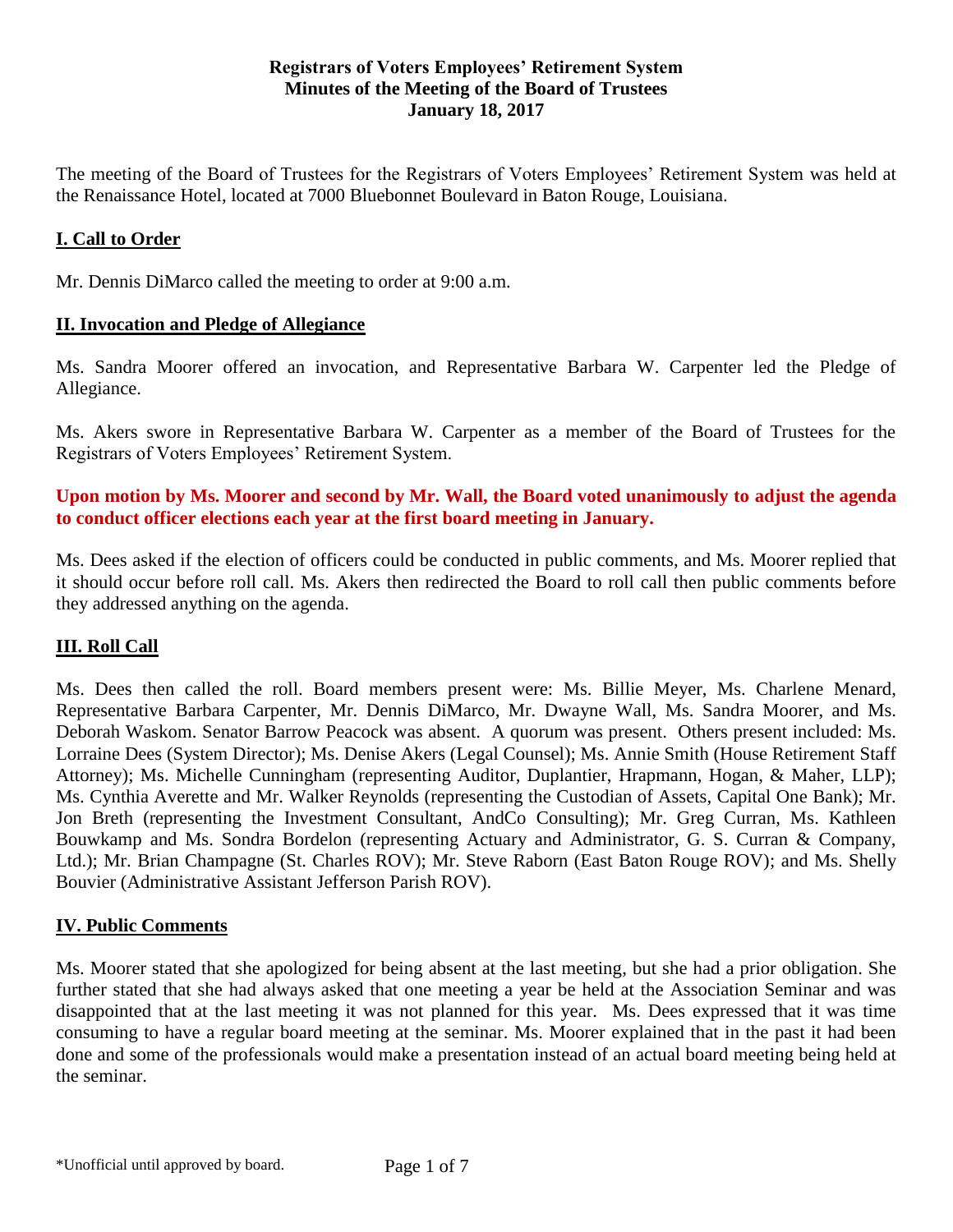**Upon motion by Ms. Moorer and second by Mr. Wall, the Board voted unanimously to add to the agenda, under Other Business, the discussion of the attendance of the Retirement System at the Louisiana Registrars of Voters' Association Seminar in February 2018.** 

Mr. DiMarco stated that the agenda would be adjusted to add the election of officers, Chairman and Vice Chairman of the Board, and the discussion of the attendance of ROVERS at the 2018 Association Seminar under Other Business.

There were no further public comments.

### **V. Review and Approval of Minutes**

Next, Representative Carpenter stated that she would like to correct page 6 of 7 of the minutes from December 28, 2016, which indicated that she said she planned to attend all meetings. She clarified that she wanted it to be known that she would do her best to attend as many meetings as possible. Ms. Dees stated that this would be corrected to state that Representative Carpenter would attend as many meetings as possible.

### **Upon motion by Ms. Menard and second by Ms. Meyer, the Board voted unanimously to approve the minutes of December 28, 2016, with the above correction.**

### **VI. Presentation by Capital One**

Ms. Averette directed the Board's attention to the Custodial Report. She reviewed the breakdown of assets for the period ending December 31, 2016, with a total asset balance of \$81,305,719.89. She reviewed in her report that the market value as of June 30, 2016, was \$76,346,142.05 versus the market value of December 31, 2016, which was \$81,305,719.89. Ms. Averette stated that a majority of the change in value was due to an increase in mutual funds of approximately 3.6%. She mentioned that the investment fees paid in the plan year-to-date totaled \$140,998.88 which did not include mutual fund fees. She explained that the class action settlement payments for the Quarter End December 31, 2016, totaling \$791.16 would go into the cash account. Next, Ms. Averette stated that the Member Supplemental value reconciliation for the quarter end December 31, 2016, totaled \$1,039,922.55.

Mr. Reynolds then presented the Members' Supplemental Savings Plan Investment Performance Review for December 31, 2016. He discussed the Portfolio Asset Allocation which showed that the System is in an Income Focused Platform. He gave a summary which stated that approximately 55% of assets are in fixed income, 38% equities, and 5.9 % in cash.

Ms. Moorer asked Mr. Reynolds how much of the Members' Supplemental Savings Plan was in cash. Mr. Reynolds stated that the plan keeps between 5-10% in cash, and the cash balance was \$61,607.

### **Upon motion by Mr. Wall and second by Ms. Meyer, the Board voted unanimously to approve the Custodial Report and the Member Supplemental Savings Report.**

### **VII. Presentation by Investment Consultant, AndCo Consulting (formerly The Bogdahn Group)**

Mr. Breth explained that the name change and rebranding of The Bogdahn Group to AndCo Consulting was done to represent the client and their company's broadening of ownership.

He then presented the Board with the Investment Performance Review as of December 31, 2016. Mr. Breth explained that the last quarter of the 2016 investment cycle was greatly impacted by the U.S. Presidential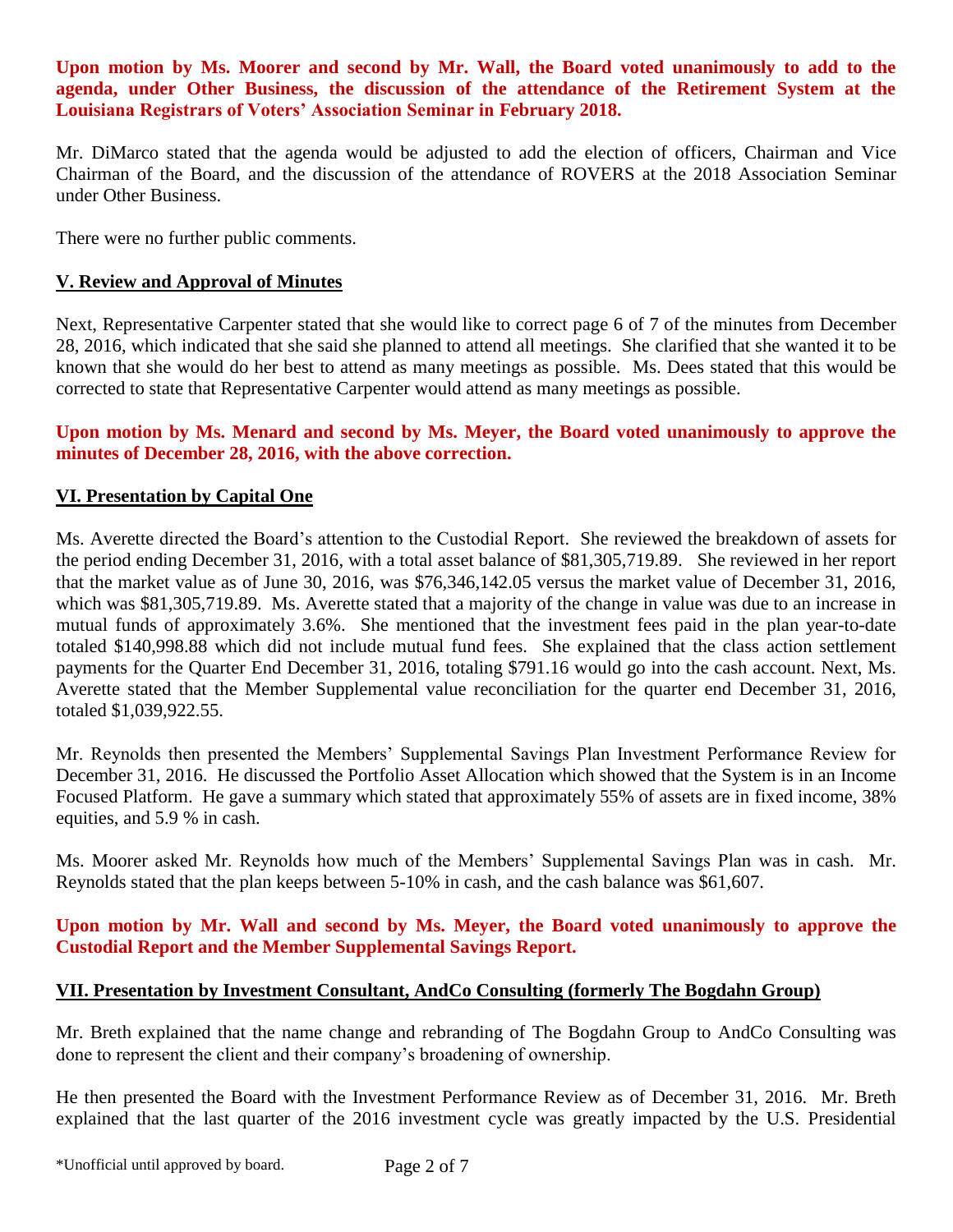Election. He also explained how the Federal Reserve interest rate hike of 25 basis points in December impacted the bond market negatively. On page 2 of the report, Mr. Breth showed that international equity markets declined for the last quarter of 2016 and informed the Board that U.S. Small Caps such as the Russell 2000 yielded the most solid returns. On page 3, he stated that it was important to note that value oriented investing dramatically outperformed growth oriented investing in 2016, which was a significant reversal since the financial crisis in 2009.

On page 8, Mr. Breth noted that although the fixed income benchmarks were down for the  $4<sup>th</sup>$  quarter, U.S. High Yield Bonds were up 1.8%, and all benchmarks were positive year-to-date.

Mr. Breth informed the Board that next quarter he will have the two prospective money managers, Brandywine Asset Management and Eagle Capital Management, give presentations for replacing Advisory Research Investment Management. He also mentioned that sometime later this year, he will have a representative of Westfield Capital Management speak about why they have struggled this past quarter.

Next, Mr. Breth discussed the status of the Templeton Global Bond Funds and its recent volatility. He stated that although it previously underperformed, it was up 7% year-to-date.

# **Upon motion by Ms. Waskom and second by Ms. Meyer, the Board voted unanimously to approve AndCo Consulting's Report.**

# **VIII. Report from the System's Attorney, Denise Akers**

Ms. Akers stated that she was unable to find examples of an internal control policy regarding the handling of administrative problems. She explained to the Board that she sent out an inquiry to other System Directors and none of them had a formal written policy statement about internal controls. Ms. Akers stated that the Board should feel comfortable and have confidence in their Director and should forward calls to the Director when an issue arises. Ms. Akers further stated that she did not receive any calls from the Board members to discuss this matter.

## **Upon motion by Ms. Moorer and second by Ms. Waskom, the Board voted five to two opposing to table the discussion of an internal control policy until a new Director was in place.**

Ms. Akers confirmed with the Board that nothing further was needed to be done with this item.

Ms. Akers stated that per the request of the Board, on Monday, January 16, 2017, she sent the Board a written legal opinion along with a copy of the appropriate Attorney General's opinion regarding the issue of collection of overpayment of benefits to a survivor. She informed the Board that the Attorney General's opinion stated that once notified of an overpayment, the System shall adjust the benefit payments to the correct amount. In November of 2016, Ms. Akers discussed this issue with Ms. Dees, who then updated the survivor's benefit to the correct amount at that time. Ms. Akers further explained that the System couldn't seek recouping the overpayment until approval was received by the Board at the December meeting. She also stated that an Attorney General opinion was issued in the last few years stating that as fiduciary of the System, the Board has an obligation to collect any money due to the System. She explained that there is an obligation to collect the overpayment in a reasonable payment collection method over the same period of time which it was overpaid, and in this situation would be approximately 12 years.

Ms. Akers stated that the Board should give the survivor a 30 day notice that the benefit will be reduced further. She then suggested that Mr. DiMarco and Ms. Dees determine whether the survivor is on Medicaid. Once this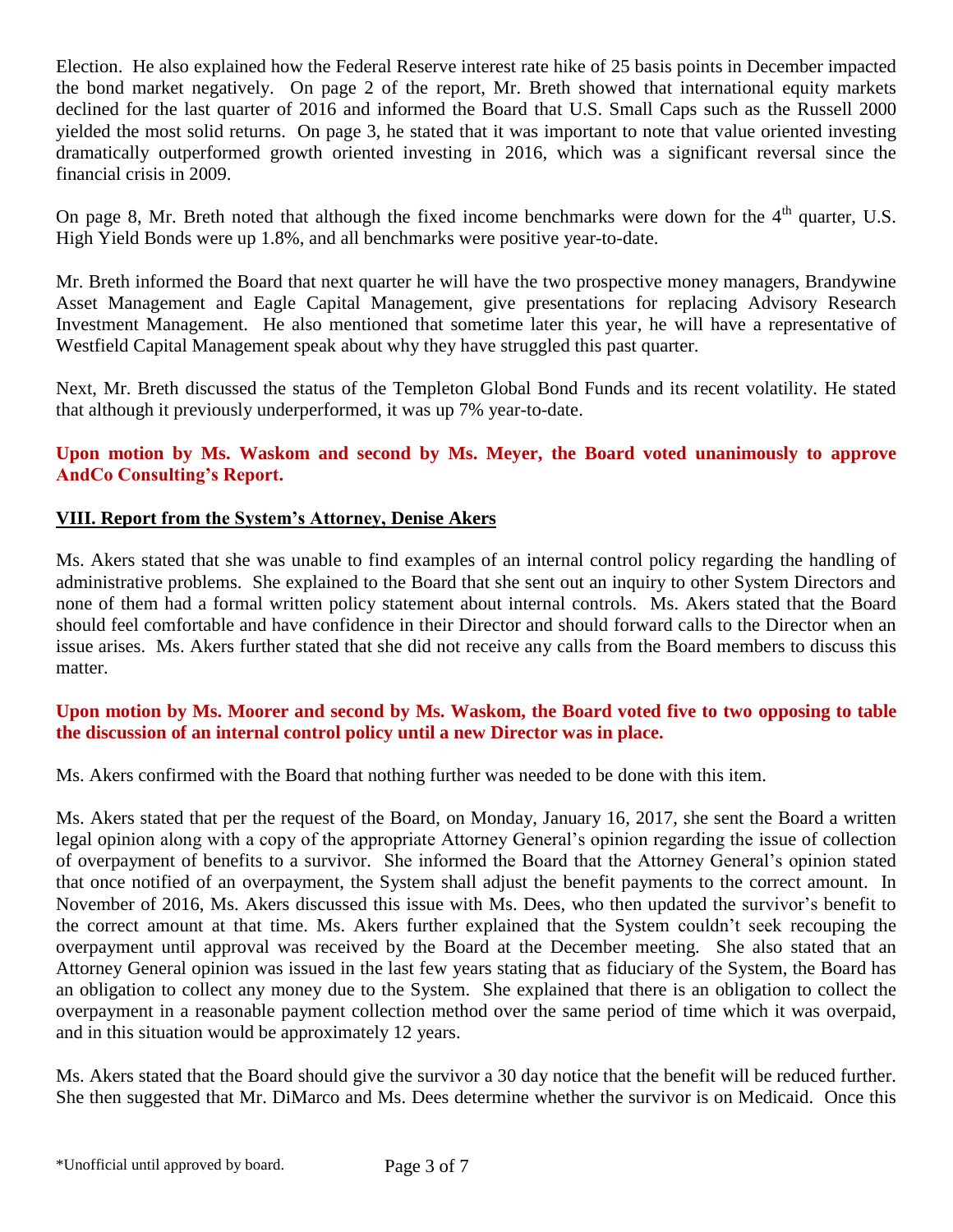is determined, Ms. Akers stated that the Board could better make a decision. Ms. Dees then confirmed that the survivor's monthly gross benefit is currently \$2,943.58, and the full amount due to the System is \$35,262.86.

Ms. Moorer asked Mr. Curran if G. S. Curran and Company was responsible for the error, and if their E&O policy would cover such an error. Mr. Curran explained that the benefit calculation that was provided from his company was correct; however a cover sheet included with the calculation was incorrect. Ms. Akers stated that she does not think that the E&O policy of G. S. Curran & Company would cover this because their certified calculation was correct.

After discussion among the Board, Ms. Akers suggested sending a letter to the survivor demanding payment in full. After 30 days from the date of the letter, the System would reduce the survivor's benefit by \$250 unless payment had been made in full by the end of the 30 day period. Then, the Board would review the status of the issue for further options at the next Board meeting.

**Upon motion by Mr. Wall and second by Ms. Menard, with an opposing vote by Ms. Moorer, the Board voted to have the System's Attorney send a letter to the recipient's agent demanding payment in full for the overpayment, reducing the monthly payment by \$250 after 30 days of nonpayment in full, and with the Board reviewing further options at the next Board meeting.** 

After returning from a short recess and before proceeding with the System Attorney's next agenda item, the Board held elections for the calendar year 2017.

**Upon motion by Ms. Moorer and second by Ms. Waskom, Mr. Dwayne Wall was nominated for Chairman of the Board. Upon motion by Ms. Meyer and second by Ms. Menard, Mr. Dennis DiMarco was also nominated for Chairman of the Board. The Board then voted four to three in favor of Mr. DiMarco as Chairman of the Board.** 

**Upon motion by Mr. DiMarco and second by Ms. Meyer, Ms. Charlene Menard was nominated as Vice-Chair of the Board. With no other nominations, Ms. Menard accepted the position.** 

Ms. Dees then discussed her involvement and attendance at the 2018 Louisiana Registrars of Voters' Association Conference. She stated that she previously prepared a booklet to provide general information about the retirement system and was willing to do something similar.

Ms. Moorer stated that she would like both G. S. Curran & Company as well as AndCo Consulting to give presentations at this conference and an overview of the System's retirement. Mr. Curran questioned whether they were referring to this year or 2018, and the Board confirmed that they were referring to the 2018 conference.

Representative Carpenter left the Board meeting at this point.

Next, Ms. Akers continued with her agenda. Ms. Akers stated that she couldn't send a letter of demand to St. John the Baptist Parish asking them to repay the missed contributions plus interest for a member because there was a lack of employee information. Ms. Dees informed Ms. Akers and the Board that she just received the required information earlier that day.

**Upon motion by Ms. Moorer and second by Ms. Menard, the Board voted unanimously to have the System's Attorney send a letter of demand to St. John the Baptist Parish requesting repayment of both employer and employee contributions plus interest owed for the employee that was not properly enrolled and allowing 30 days for them to respond.**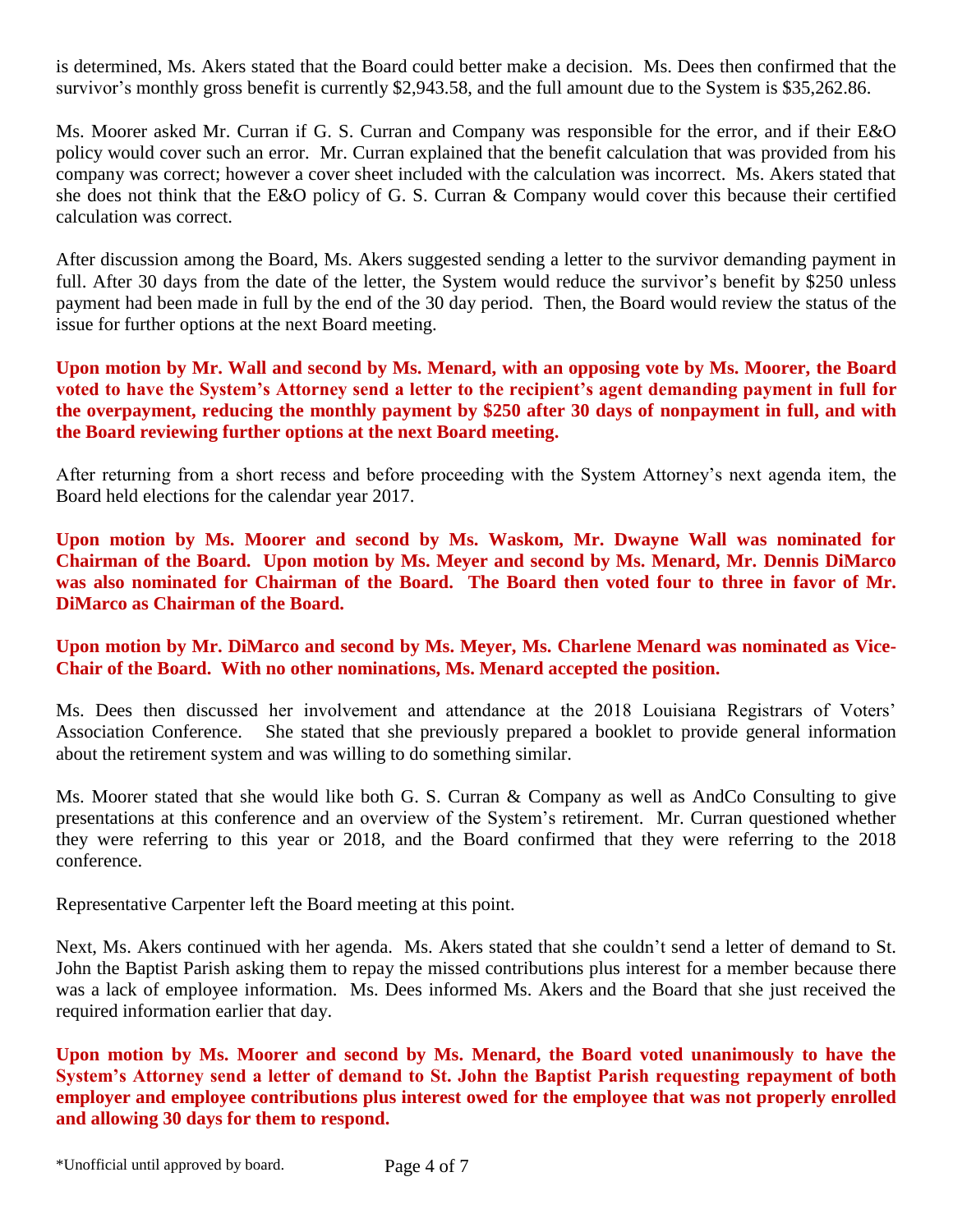Ms. Akers then reviewed the Board's request for a written report regarding R. S. 11:2075 (Return of Accumulated Contributions). This statute states that if a member leaves the System and takes a refund and then is rehired by the System and wants to repurchase that prior service credit, that individual is required to work 4 years before doing so. Ms. Akers stated that she does not know of any other System that has a 4 year waiting period.

**Upon motion by Ms. Moorer and second by Ms. Waskom, the Board voted unanimously to approve in 2018, the advertisement for a revision of the statute to allow a member to repay refunded contributions immediately upon being rehired by the ROVERS System rather than the current 4 year waiting period.** 

**Upon motion by Ms. Waskom and second by Ms. Meyer, the Board voted unanimously to request the System's Attorney and the System's Director draft a request for proposal to replace the System's bank and send the proposal to the Board one month prior to the next Board meeting.**

Next, Ms. Moorer made a motion to turn over the Directorship of the System to G. S. Curran and Company and work with Ms. Dees over a period of six months, due to the amount of errors. Ms. Akers recommended that since the System is a governmental entity, the Board should issue a request for proposal which would allow G. S. Curran & Company to respond and also to determine if there are any other possible candidates. Mr. Curran agreed with this recommendation and stated that he would prefer that the System be able to have access to all of its options.

**Upon amended motion by Ms. Moorer and second by Mr. Wall, the Board voted unanimously to request the System's Attorney and the System's Director draft a request for proposal regarding the replacement of the System Director and send the proposal to the Board one month prior to the next Board meeting.** 

**Upon motion by Ms. Meyer and second by Ms. Menard, the Board voted unanimously to approve the System Attorney's report.**

### **IX. Report from G. S. Curran & Company**

Next, Ms. Bouwkamp presented the financial statements for July 1, 2016, through December 31, 2016, to the Board. She reviewed the Profit & Loss Budget vs. Actual report with the Board noting the System budget is on target at 46.58%. After Ms. Bouwkamp mentioned that the System had already paid half of the cost for the custom software, Ms. Moorer asked for an expected completion date. Mr. Curran confirmed that the balance would be due only upon completion and that he would have an updated timeframe at the next meeting.

Ms. Bouwkamp then directed the Board to the Balance Sheet. She pointed out that the majority of changes in value were in equities. She mentioned that this statement included both investment balances and balances at The Bank, giving a total asset balance of \$83,237,279.46 as of December 31, 2016. Ms. Bouwkamp also pointed out on the Profit & Loss statement that the largest gain was also in equities. She also confirmed there were no new DROP Rollovers (transfers) since last quarter.

Mr. DiMarco asked Mr. Curran if he knew how many other Systems paid interest on DROP benefits and has anyone ever calculated what it would cost the System if ROVERS decided to pay interest on DROP benefits. Mr. Curran replied that to his knowledge, there are no Statewide Systems that pay interest while a member is in DROP. He stated that some Systems have some form of interest for those that return to work after DROP, and others allow you to leave money on deposit as a retiree and earn interest. Mr. Curran stated that there are many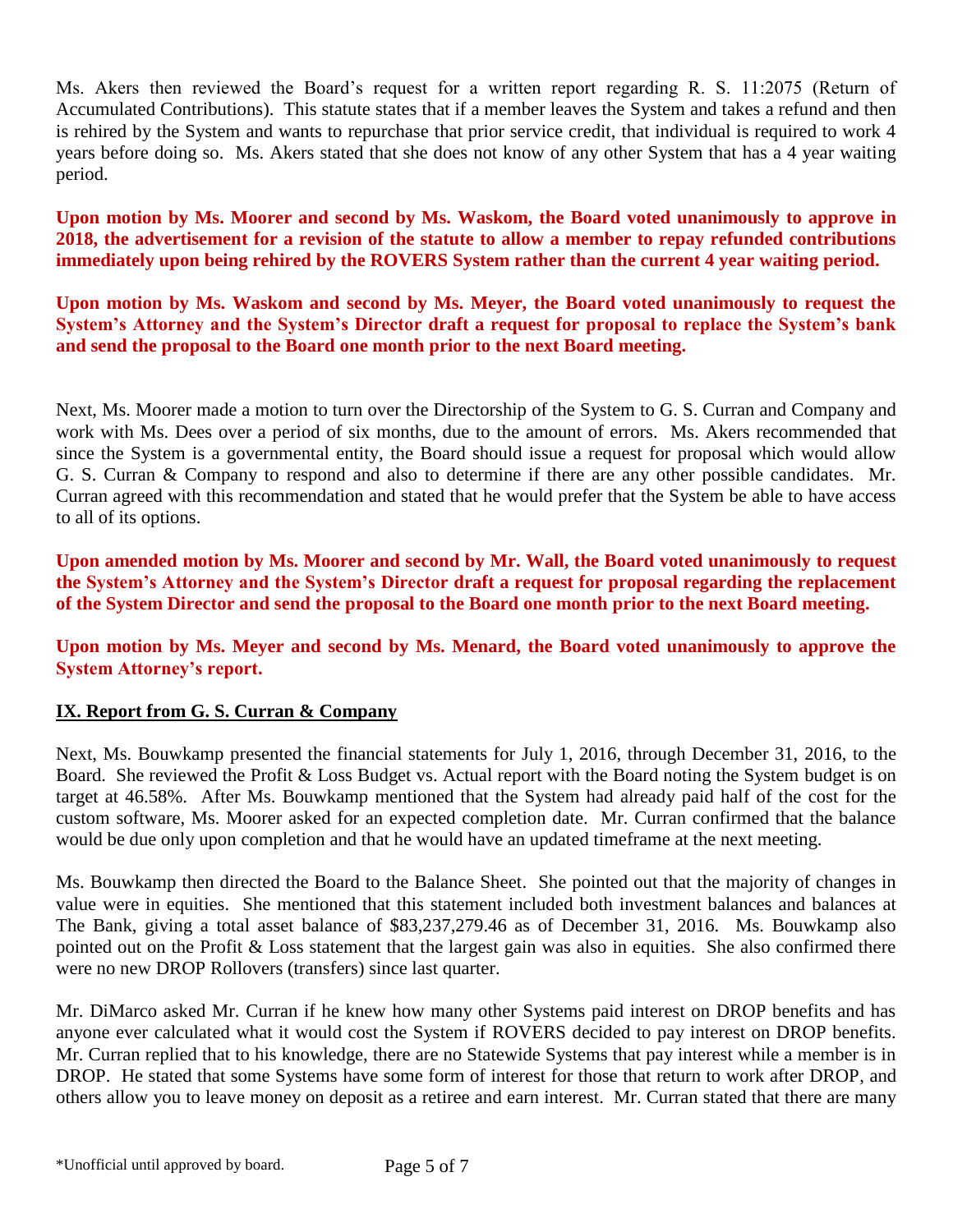aspects that would need to be considered such as cost and administration before considering paying interest on DROP benefits.

Next, Mr. Curran explained that the IRS tax penalty included an underpayment, penalties, and interest for tax year ending 2011. He stated that an IRS Form 945 was filed March 17, 2015, and showed a balance due of \$26,901 for the tax year of 2011. Ms. Bordelon confirmed that ROVERS paid the amount of \$49,239.19 on September 2, 2015, to the United States Treasury for the underpayment, penalties and interest.

Ms. Cunningham explained that benefits are paid on a monthly basis and at that time taxes are withheld. She further explained that Ms. Dees then remits the taxes that were withheld from the benefits to the IRS. When Ms. Dees sends the money to the IRS, she has to identify what tax year the funds are being applied to. The IRS will then send to Ms. Dees a receipt as confirmation of the amount and year to be applied. At the end of the year, 1099R's get prepared for all benefits remitted out of the system. Those 1099R's include how much money participants are getting from gross checks plus any withholdings, and as a result of the 1099R's, a 1096 is also prepared. All of these forms get uploaded to the IRS. A 1096 is the summary of all of the key components of the 1099R. Ms. Cunningham stated that for 2011, the IRS identified by the 1099R's plus the summary of the 1096 that ROVERS withheld \$383,631 for all benefits remitted. So based on the information provided, the funds deposited were short \$26,901. Ms. Cunningham explained that there is a penalty for not paying the correct amount, the timeliness of the payment as well as penalties and interest.

Mr. DiMarco asked if the IRS would consider waiving the penalty. Ms. Cunningham stated that due to the history of the System having late payments, the IRS would not waive the penalty. Ms. Cunningham confirmed that since this penalty has occurred, she has taken a more active role with the direct preparation of the 1096, 1099's and 945 forms.

Next, Ms. Moorer asked when the employer contribution rate would be set, and Mr. Curran and Ms. Smith confirmed that PRSAC would meet on February 13, 2017. Mr. Curran stated that the System is currently paying 20%, and PRSAC may approve the System report which has a minimum rate of 14%.

Ms. Dees asked about the funding deposit account and if it could be used to pay COLAs'. As of June 30, 2016, there is \$2,068,000 in that account. The Board discussed that it would be a good idea to further discuss the cost of a COLA at the next Board meeting in April once the PRSAC meeting occurs.

**Upon amended motion by Ms. Waskom and second by Ms. Meyer, the Board voted unanimously to accept the financial statements by G. S. Curran and Company.** 

### **X. Director's Report**

Ms. Dees provided the Director's Report to the Board and addressed new employees, member terminations/refunds, new DROP participants, DROP completions re-enrolled after DROP, retirement applications, Post DROP payments, Member's Supplemental Savings Fund refunds, and deaths from July 1, 2016, through December 31, 2016.

Regarding Errors and Omissions policy estimates, Ms. Dees stated that she is still waiting on quotes from both Daul Insurance Agency and Burns and Wilcox and will send an update once she receives this information.

**Upon amended motion by Ms. Moorer and second by Mr. Wall the Board voted unanimously to accept the Director's Report.**